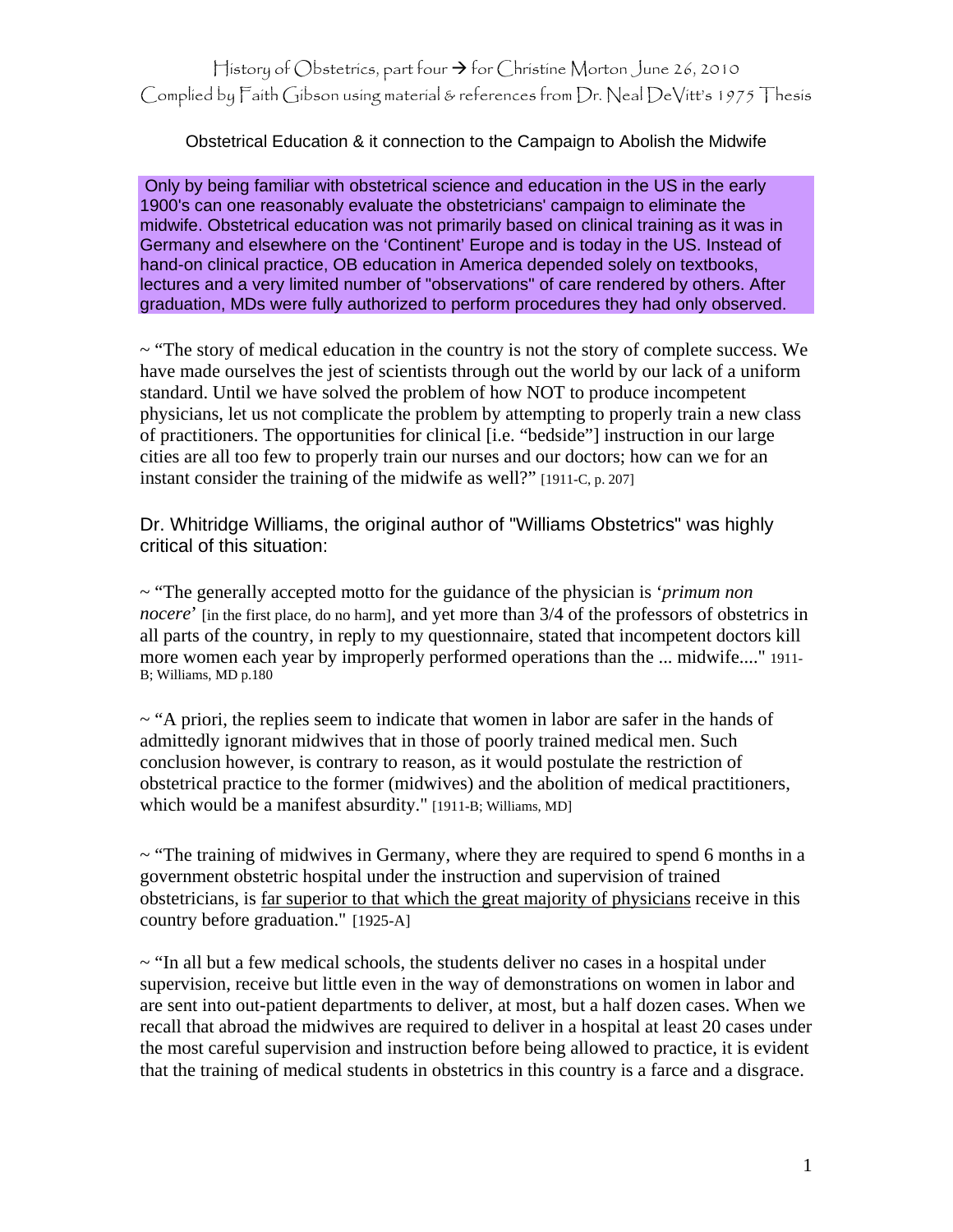## History of Obstetrics, part four  $\rightarrow$  for Christine Morton June 26, 2010 Complied by Faith Gibson using material & references from Dr. Neal DeVitt's 1975 Thesis

It is then perfectly plain that the midwife cases, in large part at least, are necessary for the proper training of medical students. If for no other reason, *this one alone is sufficient to justify the elimination of a large number of midwives*, since the standard of obstetrical teaching and practice can never be raised without giving better training to physicians." [1912-B, p.226] {*emphasis added*}

 $\sim$  "If such conclusions are correct, I feel that ...[we must] insist upon the institution of radical reforms in the teaching of obstetrics in our medical schools and upon improvement of medical practice, rather than attempting to train efficient and trustworthy midwives." 1911-B; Williams, MD p.166

During the first half of the  $20<sup>th</sup>$  century, private (paying) patients were never available as teaching cases. This made the poor, immigrants and other lower-class women cared for by midwives the ideal source for "clinical material" so scarce and so much coveted by the obstetrical profession.

 $\sim$  "I should like to emphasize what may be called the negative side of the midwife. Dr. Edgar states that the teaching material in NY is taxed to the utmost. The 50,000 cases delivered by midwives are not available for this purpose. Might not this wealth of material, 50,000 cases in NY, be gradually utilized to train physicians?" [1911-D, p 216]

 $\sim$  "Another very pertinent objection to the midwife is that she has charge of 50 percent of all the obstetrical material [teaching cases] of the country, without contributing anything to our knowledge of the subject. As we shall point out, a large percentage of the cases are indispensable to the proper training of physicians and nurses in this important branch of medicine.." [1912-B, p.224]

Influential obstetricians considered midwifery training to be expendable, something they could easily exchanged for the "greater good" of "Ideal Obstetrics", a concept defined by Dr. DeLee in his paper of the same name. He argued that training midwives, who would in turn provide improved care to poor and working-class women, did not count as much as the educational advantages that additional clinical material would provide to obstetrical profession. The larger plan was for the obstetrical profession to take over the care of all childbearing women, either directly as private paying patients or if poor, by using them as teaching cases. Under those circumstances, preventable deaths of poor women was temporary and "worthwhile".

## ~ "It is, therefore, worth while to **sacrifice everything, including human life to accomplish the (obstetric) ideal**". [DeLee; 1915-C]

 "We are asked to educate the midwife as a matter of expediency, to provide a little better care of the poor, the ignorant woman or foreigner and, we are told, though I do not believe it, that 40% of the women in American must have midwives. The 60% employing doctors are well-to-do - or at least, no paupers - educated and American [women].

Now I hope I will not be misunderstood... I ...take second place to no man or woman in my regard for the poor, the ignorant, the foreign-born childbearing mother. But I have just as high regard for the well-to-do, the educated and the American woman and I must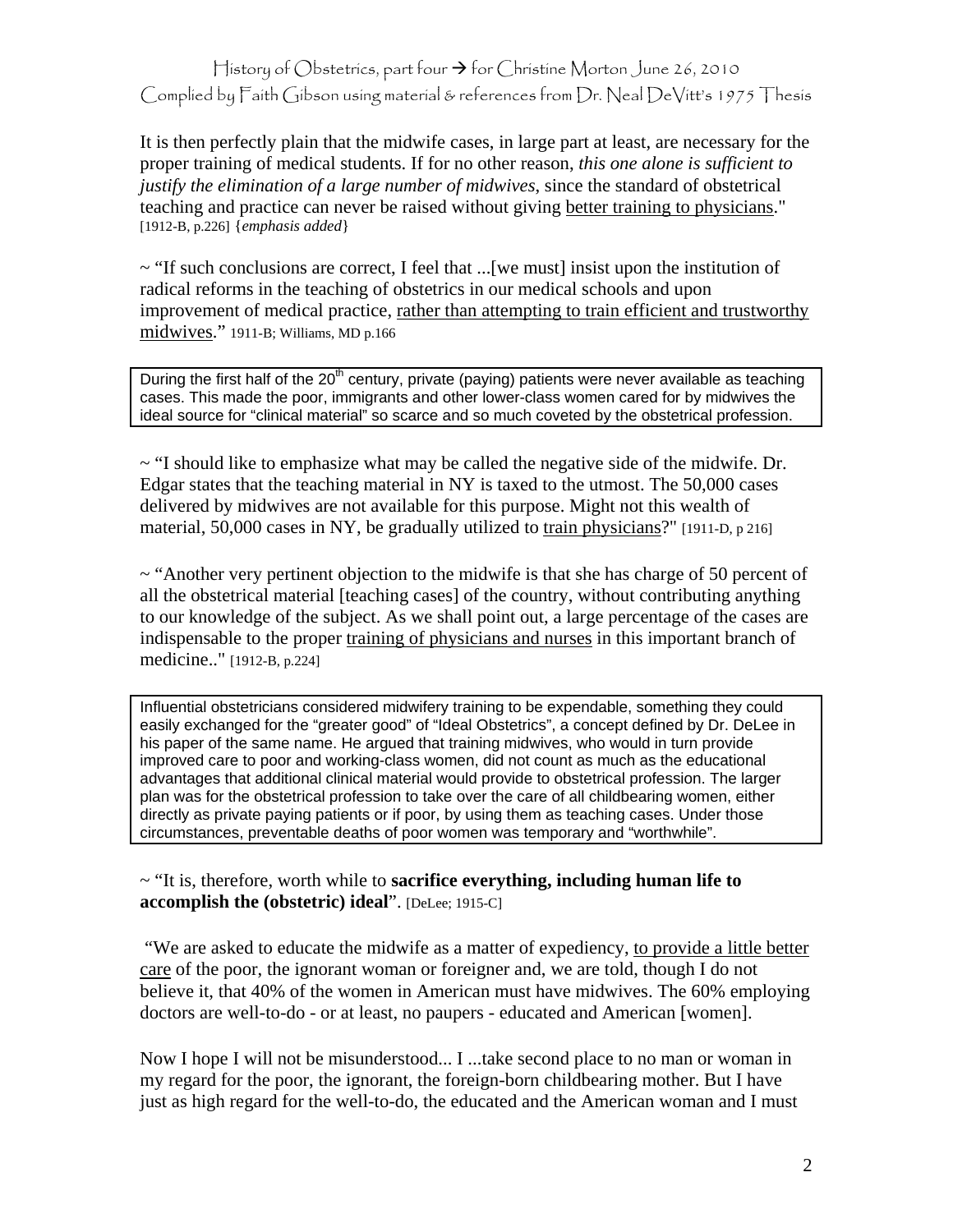## History of Obstetrics, part four  $\rightarrow$  for Christine Morton June 26, 2010 Complied by Faith Gibson using material & references from Dr. Neal DeVitt's 1975 Thesis

raise my voice against a measure which, I am convinced from 25 years of deep, close observation and study, will tend to jeopardize her health and life. While we may, by educating midwives, improve the conditions of the 40% [i.e., midwife-attended births], we will delay progress in ameliorating the evil conditions under which the 60% [physician-attended] now exist. For every life saved in the 40% we will lose many more in the 60%.

Ideas and ideals are the hardest things in the world to establish, but once established they are impossible to eradication and they raise the plane of human existence. **It is therefore, worthwhile to sacrifice everything, including human life, to accomplish the ideal**. Knowing this I am willing ... to close my eyes to what the midwives are doing and establish high ideals. Then all, poor and ignorant, as well as rich and educated -- the 40% as well as the 60% will enjoy the benefits of improved conditions.

In all human endeavor improvement begins at the top and slowly percolates down throughout the masses. One man runs ahead of the crowd and plants a standard, then drives the rest up to it. Search history, biblical and modern, and this fact stands out brilliantly." (emphasis added) [1915-C, Dr. Joesph DeLee, MD]

~ "Engelman says: 'The parturient suffers under the old prejudice that labor is a physiologic act,' and the profession entertains the same prejudice, while as a matter of fact, obstetrics has great pathologic dignity ---it is a major science, of the same rank as surgery". [1915-C; DeLee, MD; p. 116 in TASSPIM]

Comments in 1975 by Dr. Neal Devitt about the obstetrical philosophy of pathologic dignity given voice so eloquently by Dr. DeLee

~"The quality of obstetrics was hampered not only by the past failing of medical education but perhaps more so by the nature of the campaign to eliminate the midwife. To discredit the competence of the midwife as a birth attendant, obstetricians had argued that pregnancy, labor and delivery were not normal physiological processes but so fraught with danger that only an obstetrician could safely attend birth." [Devitt, MD; 1975]

[Note: This not only abolishing independent midwifery historically, but by the 1970s, obstetricians turned this same argument against the provision of maternity care by general practitioners and family-practice physicians. Through the influence of obstetricians on the committee that set policy for hospital privileges, not only midwives but family practice doctors have, by and large, been prevented from attending normal births in the hospital.]

 $\sim$  "the philosophy underlying the campaign to eliminate the midwife created a selfjustifying bias towards medical interference in birth. Every time the physician applied forceps or performed a Cesarean delivery, he proved to himself that birth was pathologic and therefore he, the obstetrician, was necessary." [Devitt, MD; 1975]